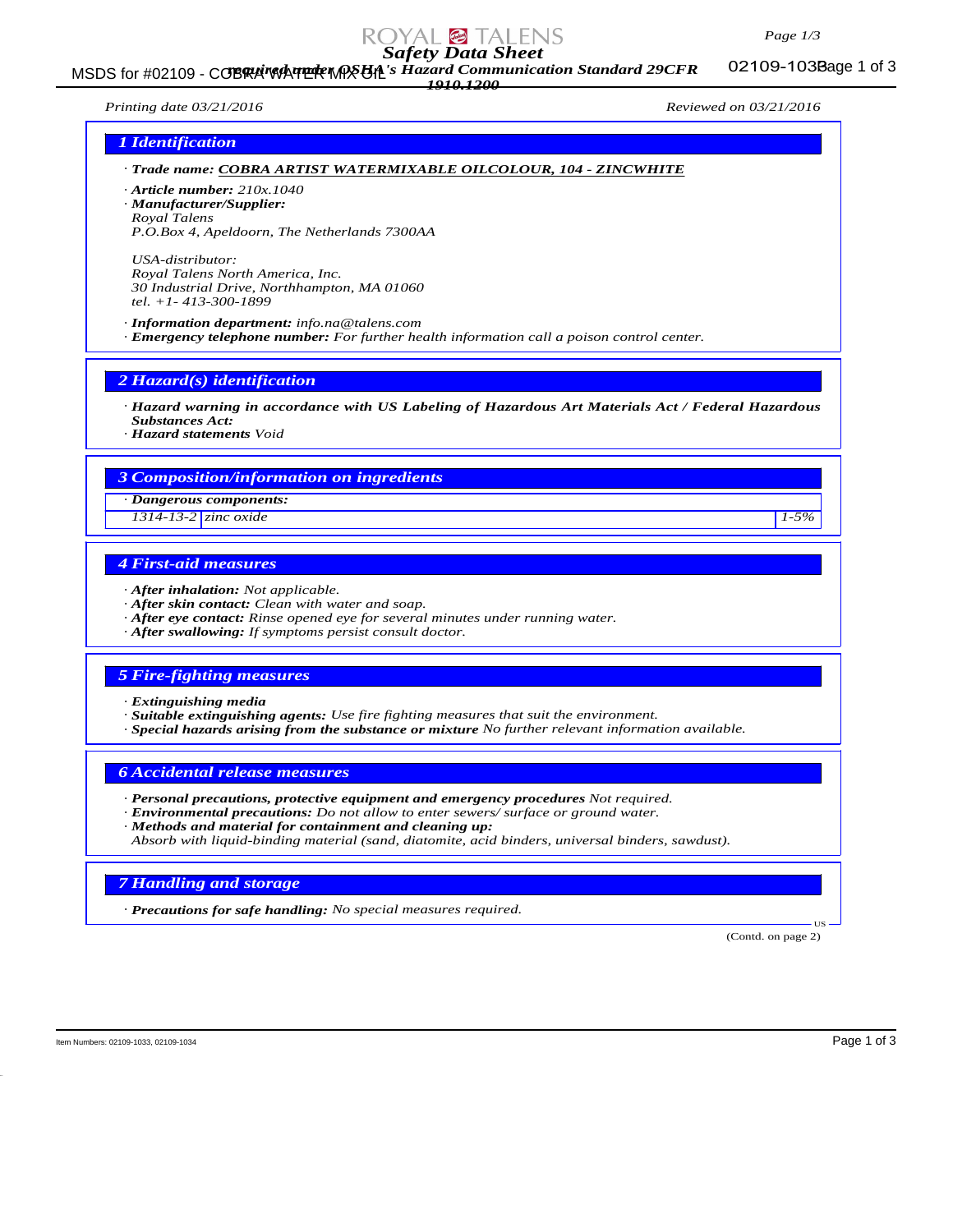# *Safety Data Sheet*

### MSDS for #02109 - COBRA WATER MASUAL's Hazard Communication Standard 29CFR<br>MSDS for #02109 - COBRA WATER MASUAL's Hazard Communication Standard 29CFR *1910.1200*

*Printing date 03/21/2016 Reviewed on 03/21/2016*

(Contd. of page 1)

### *8 Exposure controls/personal protection*

*· General protective and hygienic measures: Wash hands before breaks and at the end of work. · Eye protection: Not required.*

| 9 Physical and chemical properties                                                                                                                        |                                          |
|-----------------------------------------------------------------------------------------------------------------------------------------------------------|------------------------------------------|
| $\cdot$ Appearance:                                                                                                                                       |                                          |
| Form:                                                                                                                                                     | Pasty                                    |
| Color:                                                                                                                                                    | White                                    |
| $\cdot$ Odor:                                                                                                                                             | <i>Characteristic</i>                    |
| $\cdot$ Change in condition<br>Melting point/Melting range: Not determined.<br><b>Boiling point/Boiling range:</b> $> 99 \degree C$ ( $> 210 \degree F$ ) |                                          |
| $\cdot$ Flash point:                                                                                                                                      | $> 99 \degree C$ ( $> 210 \degree F$ )   |
| <b>Explosion limits:</b>                                                                                                                                  |                                          |
| Lower:                                                                                                                                                    | Not determined.                          |
| Upper:                                                                                                                                                    | Not determined.                          |
| $\cdot$ Density at 20 $\cdot$ C (68 $\cdot$ F):                                                                                                           | $1.7$ g/cm <sup>3</sup> (14.187 lbs/gal) |
| · Solubility in / Miscibility with<br>Water:                                                                                                              | Fully miscible.                          |

### *10 Stability and reactivity*

*· Thermal decomposition / conditions to be avoided: No decomposition if used according to specifications.*

- *· Possibility of hazardous reactions No dangerous reactions known.*
- *· Conditions to avoid No further relevant information available.*
- *· Incompatible materials: No further relevant information available.*

### *11 Toxicological information*

*· Acute toxicity:*

*· LD/LC50 values that are relevant for classification:*

*1314-13-2 zinc oxide*

*Oral LD50 > 5000 mg/kg (rat)*

*· Carcinogenic categories:*

*· IARC (International Agency for Research on Cancer)*

*None of the ingredients is listed.*

*· NTP (National Toxicology Program)*

*None of the ingredients is listed.*

*· OSHA-Ca (Occupational Safety & Health Administration)*

*None of the ingredients is listed.*

# *12 Ecological information*

*· General notes:*

*Do not allow undiluted product or large quantities of it to reach ground water, water course or sewage system.*

(Contd. on page 3) US